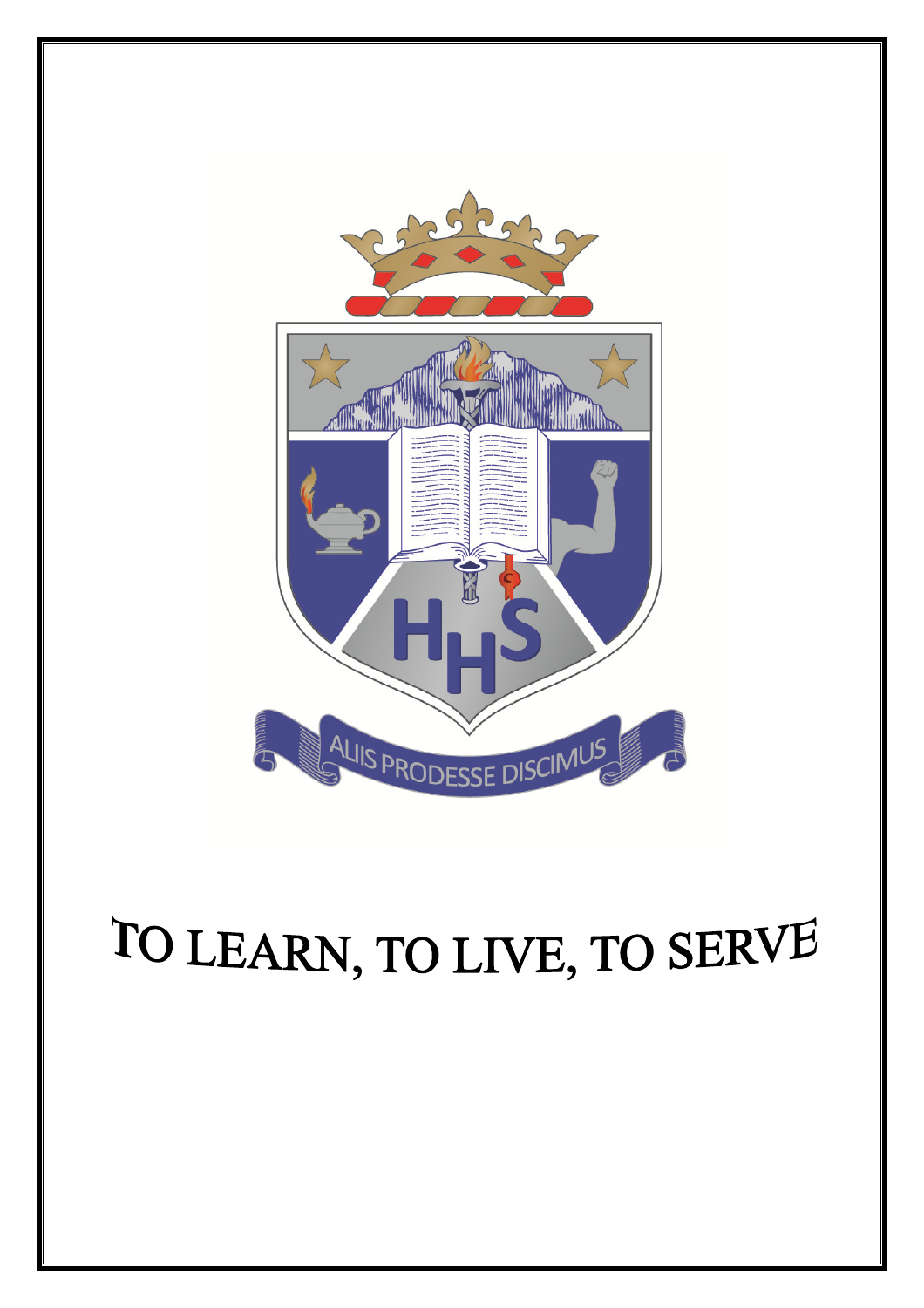#### **INTRODUCTION**

We at Helderberg High School recognise that all true knowledge and development have their source in knowledge of God. To this end a knowledge and experience of God provides the only basis of a complete education. While the school pursues academic courses, a knowledge and experience of God should form part of the hidden agenda in every classroom and extra-curricular contact with each learner.

"Every human being, created in the image of God, is endowed with a power akin to that of the Creatorindividuality, power to think and to do… It is the work of true education to develop this power, to train young people to be thinkers, not mere reflectors of other people's thoughts… Instead of producing educated weaklings, institutions may send forth men and women who are strong to think and act  $$ individuals who are masters and not slaves of circumstance, individuals who possess breadth of mind, clearness of thought, and the courage of their convictions… Higher than the highest human thought can reach is God's ideal for His children. Godliness – godlikeness – is the goal to be reached. Before the student, is opened a path of continual progress. He has an objective to achieve, a standard to obtain, that includes everything good, and pure and noble."

Education pages 17 & 18.

#### MISSION STATEMENT

Helderberg High School exists to develop the spiritual, intellectual, social and physical potential of each learner by providing an education based on Christian principles in a caring environment.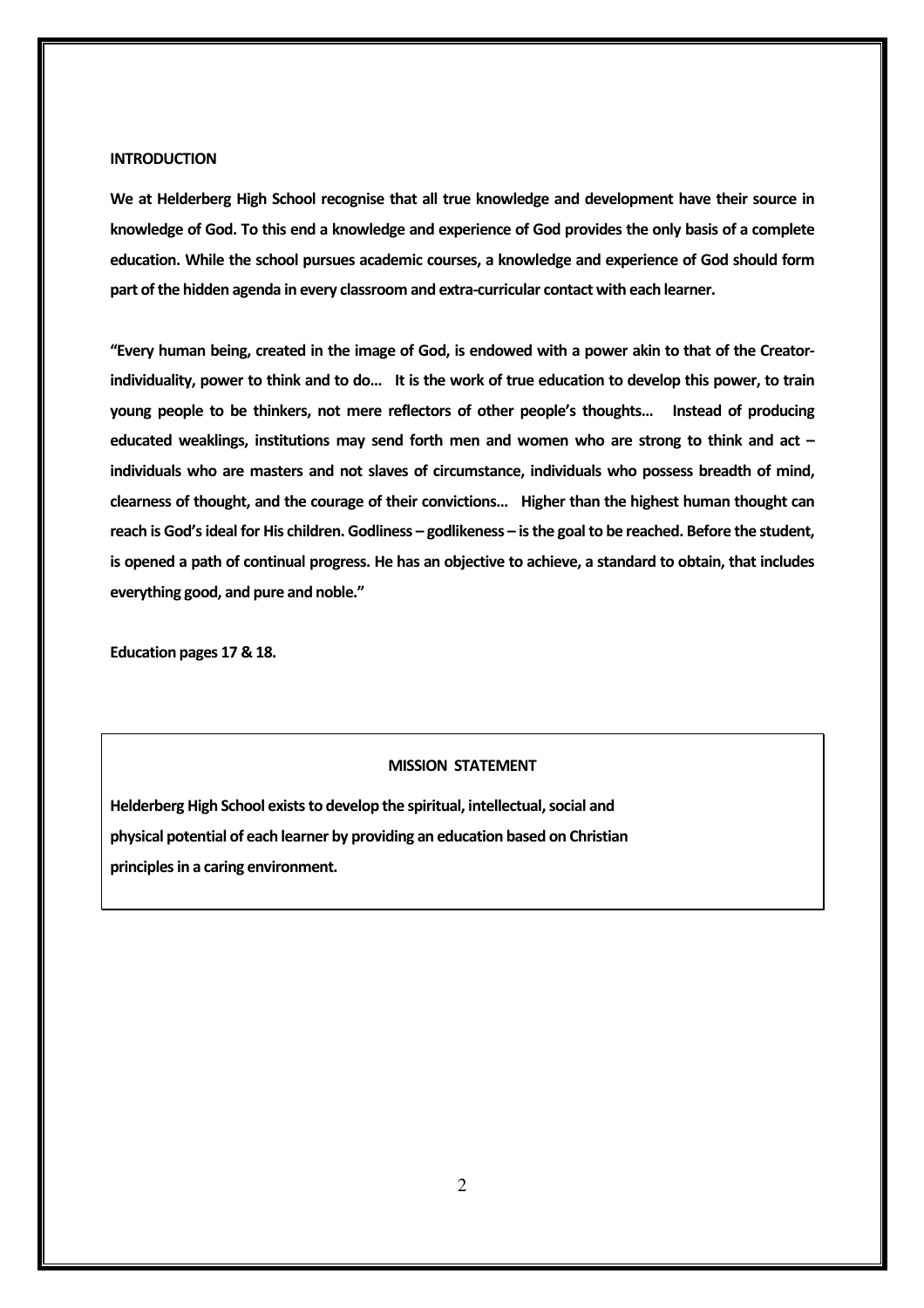#### SCHOOL BADGE



#### Aliis Prodesse Discimus

"We learn to serve others". The Latin motto summarizes the purpose, aim and driving power of our School.

#### Bible

The Bible is a symbol of the spiritual activities which are the main distinguishing feature of Christian education; it occupies the centre.

#### Arm

It represents the manual work done by the pupils. We believe it contributes to the sense of self-respect and independence.

Lamp

A symbol of intellectual enlightenment.

Torch

The flaming torch of truth, a symbol of the rich legacy of honoured predecessors.

**HHS** 

The initials HHS unite the two terms "Hoërskool Helderberg" in Afrikaans and "Helderberg High School" in English, and expresses the understanding and co-operation which exists between the two language groups.

#### Mountain

The Mountain stands for steadfastness and vision.

**Stars** 

Before Helderberg came Spioenkop and Union College which will always be guiding stars to us.

#### Crown

Overall rests the royal symbol of achievement.

W.F. Tarr and his family designed the badge (1934-1941).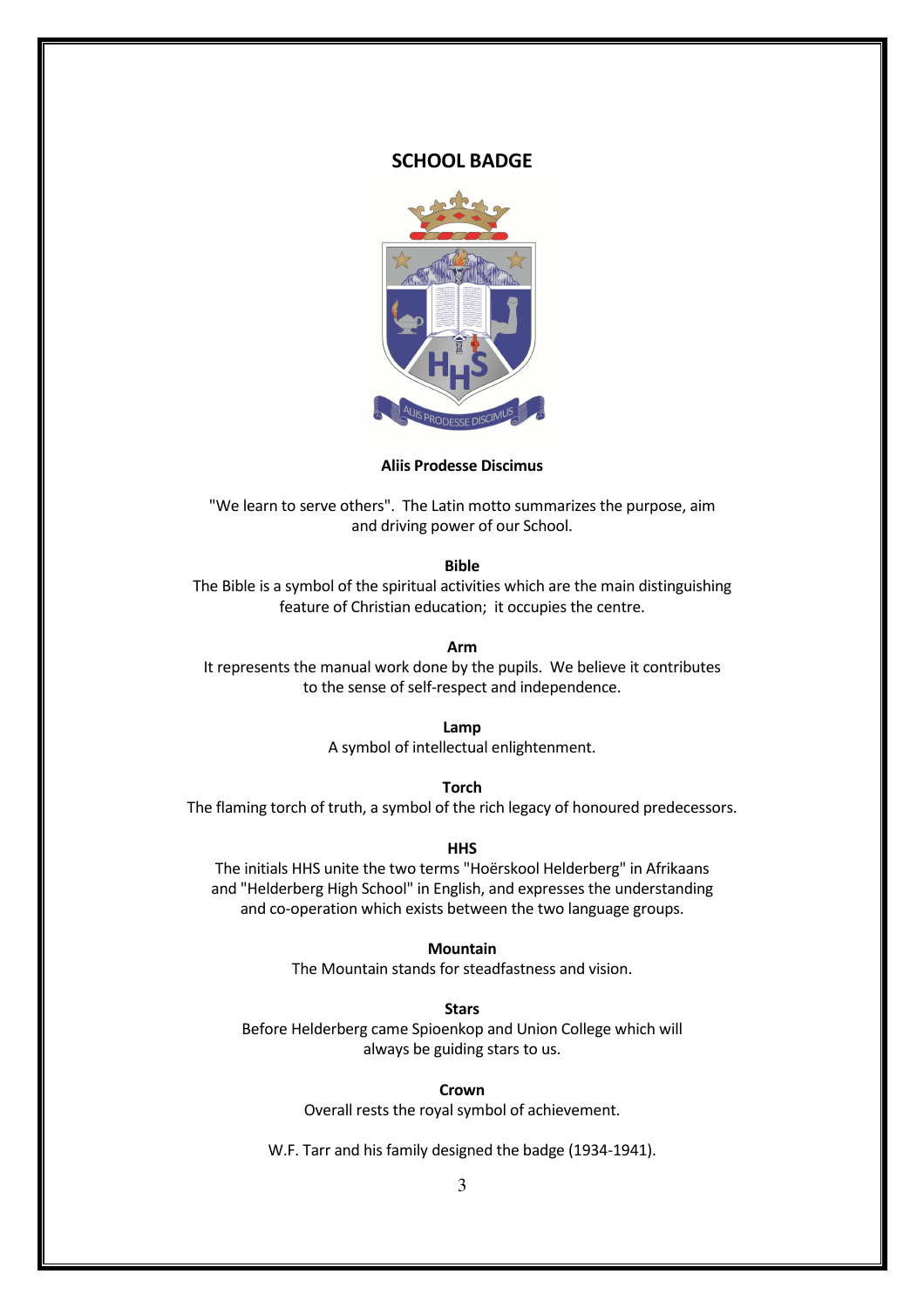# SCHOOL SONGS

Mrs Meg Harebottle (neé Clarke) wrote the words of the school song. The music was composed and arranged by Mrs Meg Harebottle and Mr Jannie Kritzinger.

#### HELDERBERG HIGH SCHOOL

To learn to love to serve; To learn to love to give; To learn to truly live, O Helderberg High School.

Beneath the southern sky; Inspired by mountain high; To dare to do or die; O Helderberg High School.

We give to you head, heart and hand; And pledge our love and loyalty Long founded on the Word of God The Truth that sets us free.

To learn to love to serve; To learn to love to give; To learn to truly live; O Helderberg High School.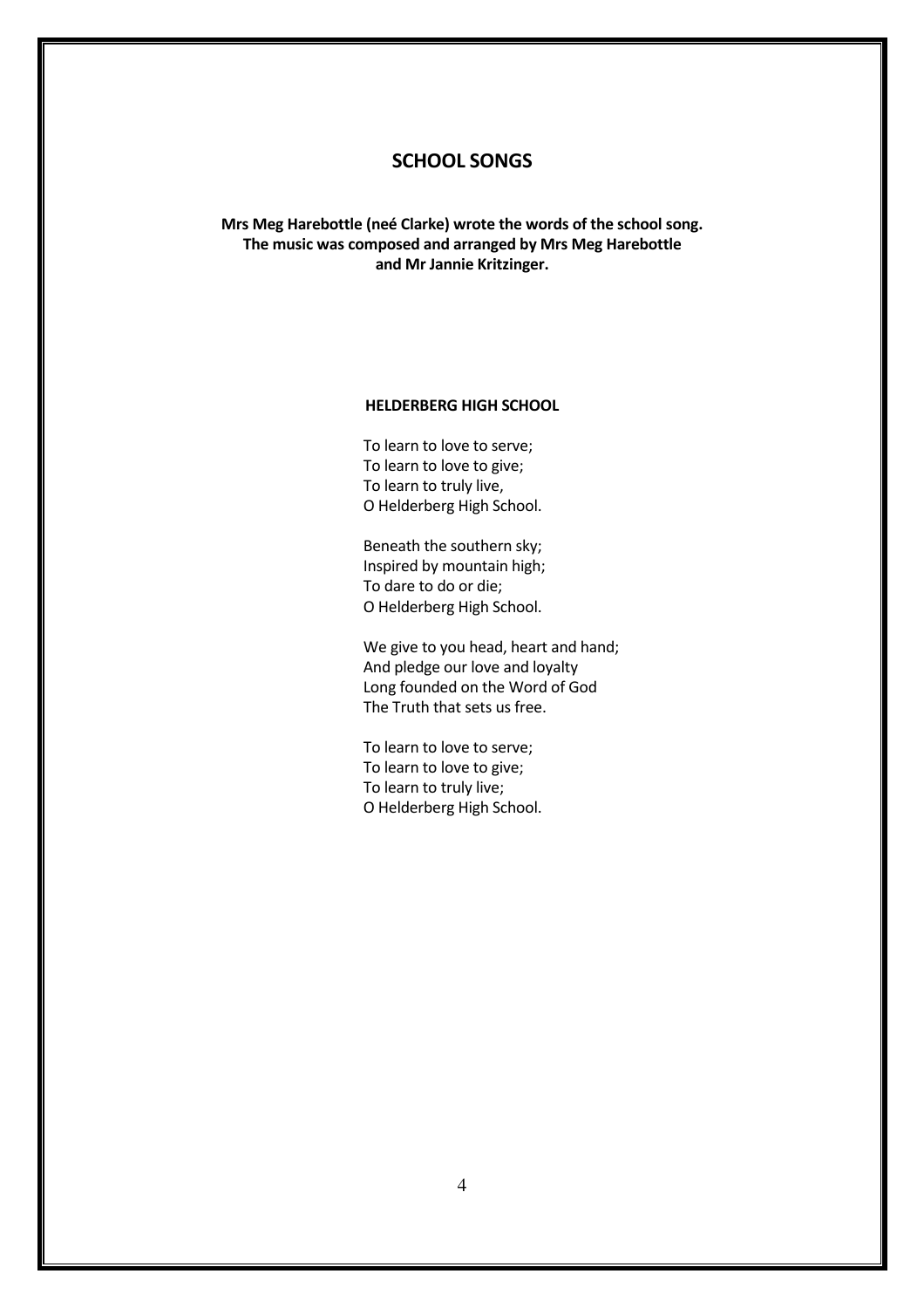#### HISTORY OF THE SCHOOL

The history of Seventh-day Adventist education in South Africa began with the establishment of Claremont Union College, Cape Town. It opened its doors on 1 February 1893, with Professor E.B. Miller as the head.

At the end of 1917 Claremont Union College finally closed in order to move to the new location in Natal. The new location was a farm between the Spioenkop and Tugela Rivers. The name being "South African Training School." Mr J.P. Robinson was the first Principal. The name of the College was changed to that of Spioenkop College. The success of the College was largely due to the leadership of E.D. Dick who was also Principal for five years.

On 1 November 1925, the search for a new location for the College ended with the signing of documents for the purchase of Mr Berger's 162 hectare fruit farm "Bakkerskloof" for R10 000. The farm is situated on the slopes of Helderberg Mountain.

Early in 1927 work on the women's and men's residences began. Mr Melvin Sparrow arrived to help with the building operations. When the "African Missionary College" opened in its new location in January 1928, M.P. Robinson was appointed as principal and the name was changed to Helderberg College, named after the Helderberg Mountain. These were years of great advancement, and consolidation was possible because of strong leadership and dedicated commitment to the work of Christian education.

In 1974 the College and High School became separate administrative entities with the appointment of Mr John Müller as the first High School Principal. The school switched over from writing the Joint Matriculation Board Matriculation examination to the Cape Senior Certificate examination with or without matriculation exemption. In 1980 the High School became a Cape Conference institution administered by its own School Board.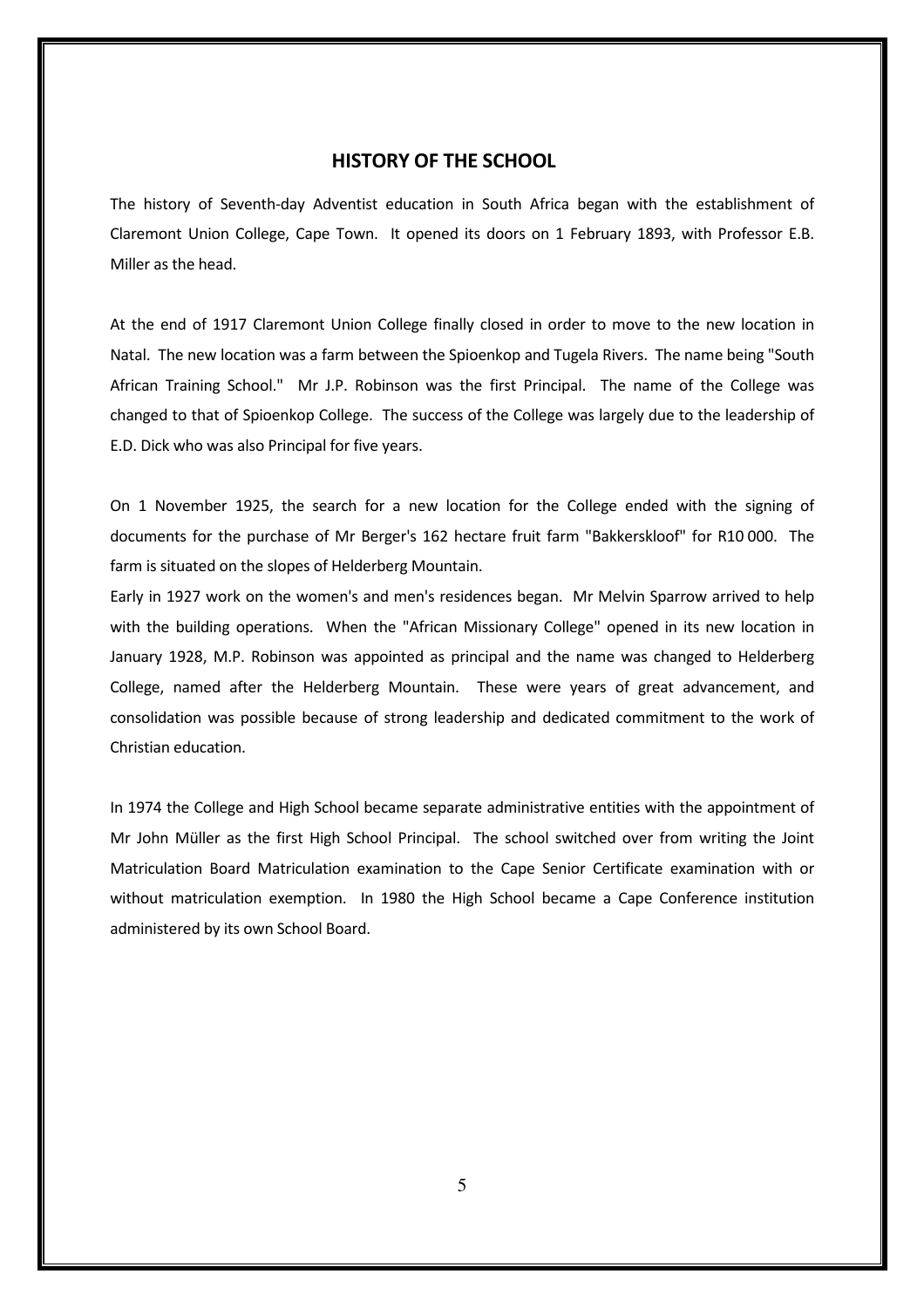# CONTACT DETAILS

#### POSTAL ADDRESS

Helderberg High School P.O. Box 22 SOMERSET WEST 7129 Republic of South Africa

#### TELEPHONE NUMBERS

#### o Office telephones

| Reception | 021 - 855 4949 |
|-----------|----------------|
| Facsimile | 021 - 855 4955 |

#### o Public telephones

| ٠ | Anne Visser House (ladies' residence) | - Top Floor    | 855 1087 |
|---|---------------------------------------|----------------|----------|
|   |                                       | - Middle Floor | 855 1096 |
|   |                                       | - Basement     | 855 1070 |
| ٠ | Salisbury House (men's residence)     | - Top Floor    | 855 0997 |
|   |                                       | - Middle Floor | 855 1072 |
|   |                                       | - Basement     | 855 0998 |

# OFFICE HOURS

| Monday to Thursday | 07h30 – 14h30 |
|--------------------|---------------|
| Friday             | 07h30 – 13h00 |

#### E-MAIL ADDRESSES

| Principal  | principal@helderberghs.co.za |  |
|------------|------------------------------|--|
| Secretary  | admin@helderberghs.co.za     |  |
| Accountant | finance@helderberghs.co.za   |  |

WEBSITE www.helderberghs.co.za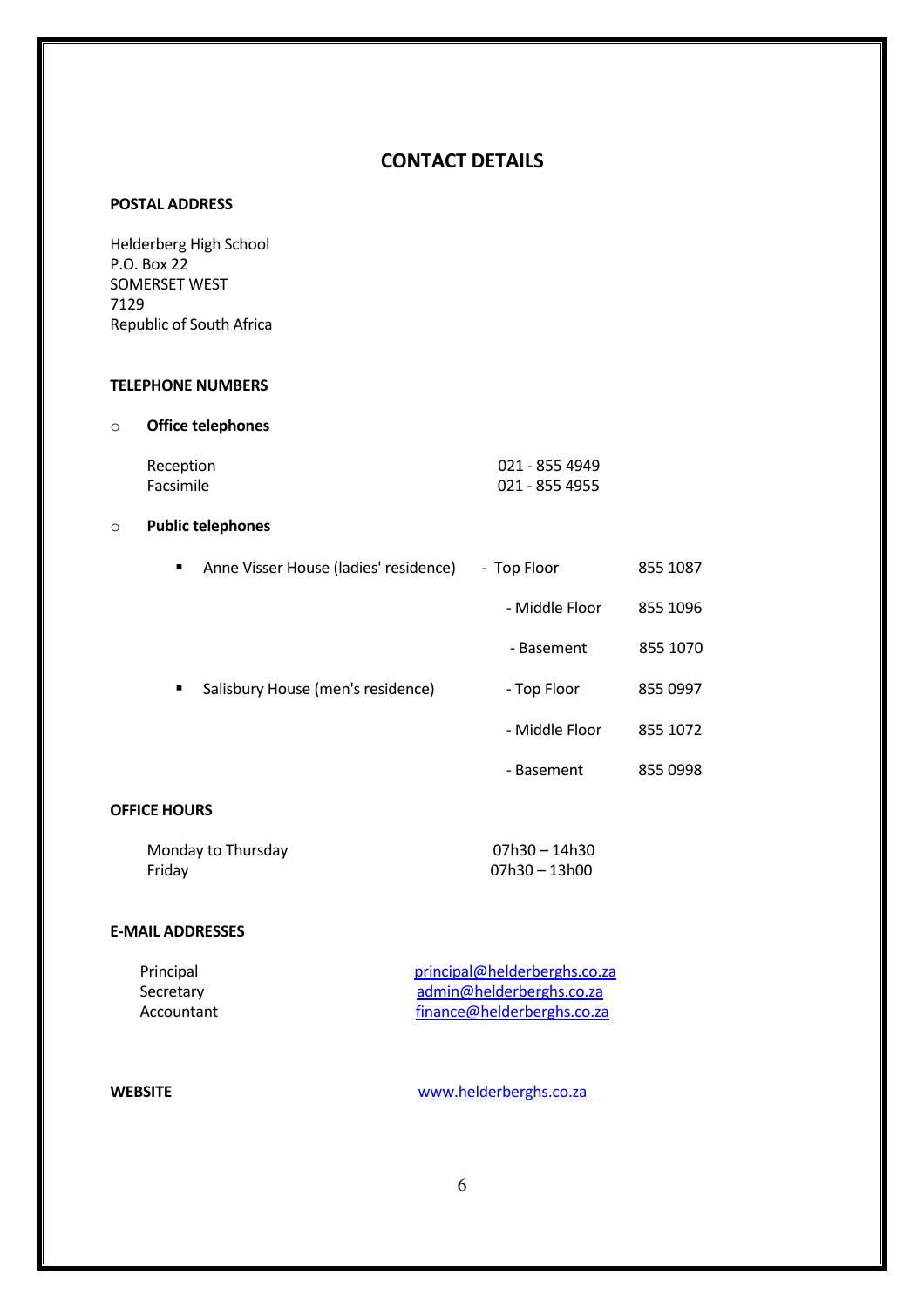# **CONTENTS**

•ABSENCES (ALL PUPILS)

- CODE OF CONDUCT
- •DRESS REGULATIONS GIRLS
- •DRESS REGULATIONS BOYS
- •FINANCIAL INFORMATION
- •GENERAL
- •SCHOOL FEE STRUCTURE
- •FIRE EQUIPMENT
- •ILLNESS
- •MUSIC TUITION
- •SOCIAL RELATIONS
- •STUDENT COUNCIL
- •SUBJECTS OFFERED
- •MINIMUM REQUIREMENTS FOR ADMISSION TO HIGHER CERTIFICATE
- •SWIMMING POOL
- •TRANSPORT
- •TUCK SHOP
- •VALUABLES
- •VEHICLES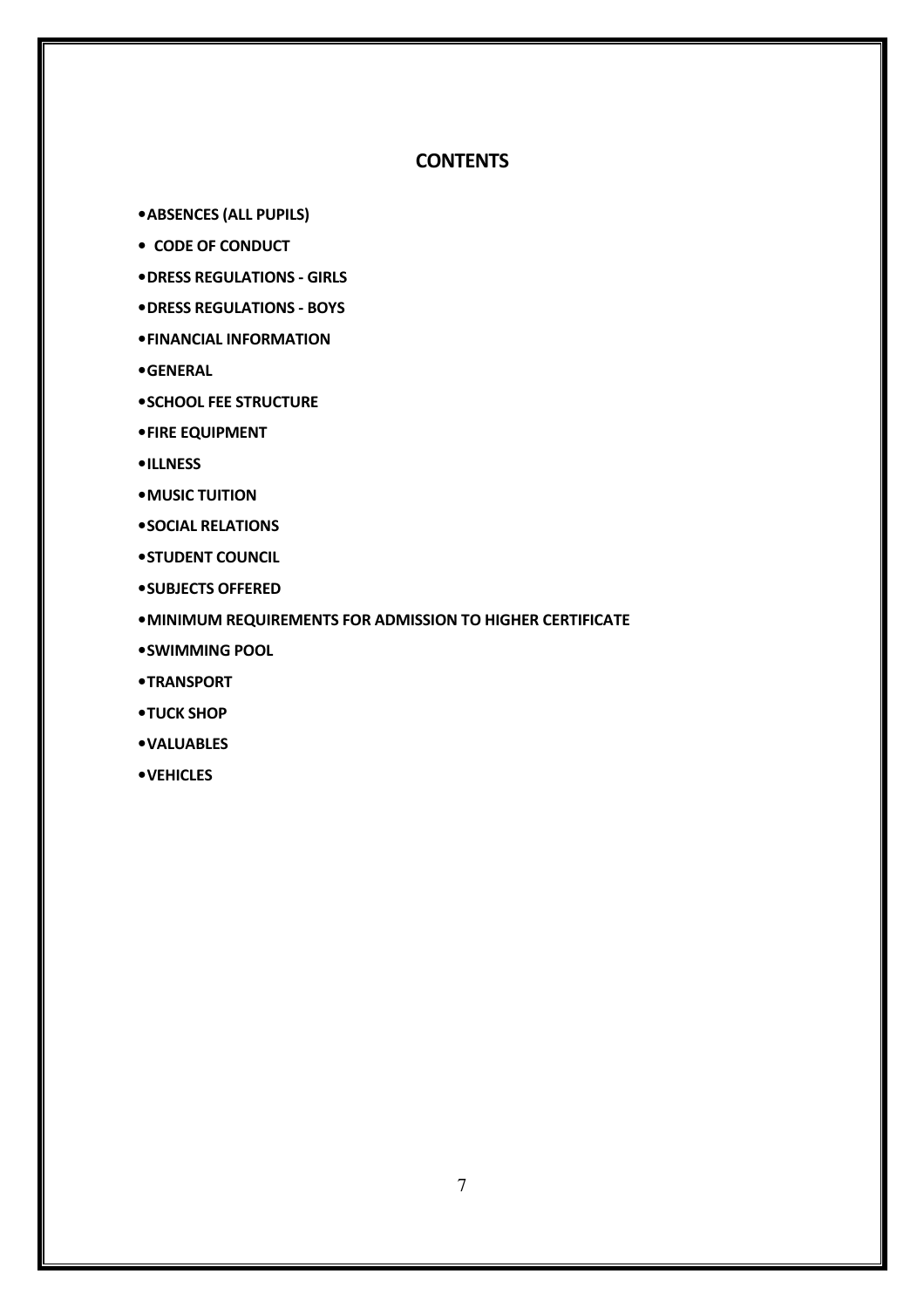# 1. ABSENCES

School commences at 07h35 every morning and continues through to 14h00 every afternoon. Any additional classes are conducted from 14:00 onwards.

Learners who arrive late must report to the office. Pupils who are absent from school must hand in a letter of explanation or apology, from their parents, doctor or residence dean.

Learners may not leave school early or arrive late after weekends or holidays without making proper arrangements with the Principal.

# 2. CODE OF CONDUCT

The school seeks to create an atmosphere on the campus that will lead to responsible maturity. The following acts or forms of behaviour are not condoned:

- Contravention of the general rules and standards of the school.
- The defving or undermining or subverting of the authority of the school.
- The undermining of the religious faith of fellow pupils.
- The use of alcoholic beverages or the bringing of such beverages onto campus.
- The use or possession of tobacco or narcotic drugs.
- The use of profane language.
- The reading or possession of pornographic material.
- Intimate or undue familiarity with members of the opposite sex.
- Use or possession of air-guns or fire-arms.
- Vandalism
- Theft

Learners are accountable for their actions. Breach of the code of conduct will lead to consequences. These procedures are designed to educate the learners to make better choices in the future and to teach them self-discipline

NB: Learners who engage in unacceptable behaviour off campus, and who are identified as scholars of Helderberg High School – will be dealt with by the Disciplinary Committee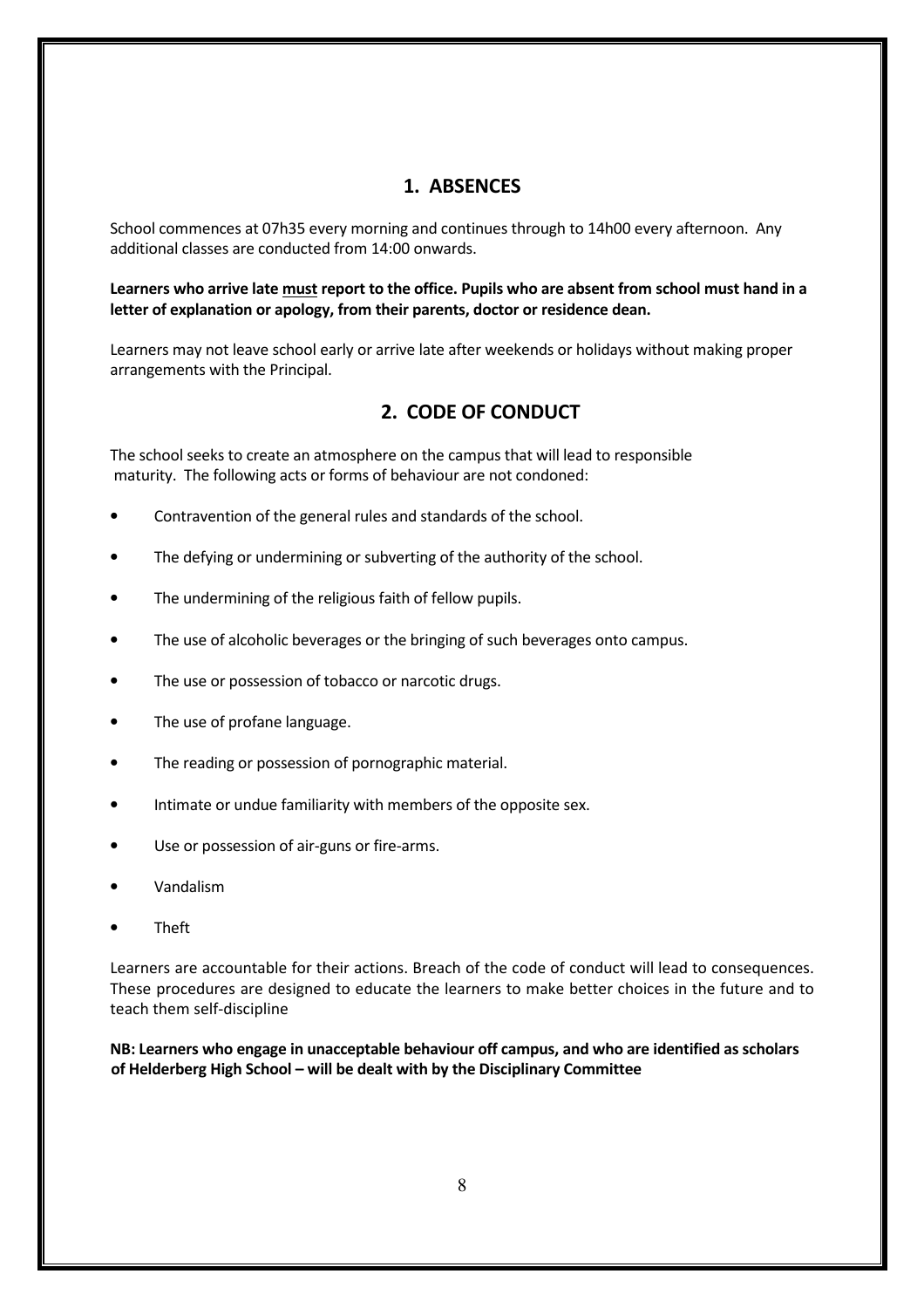# 3. DRESS REGULATIONS – GIRLS

## The Principal and/or person designated by him/her shall have the final say in any matter regarding interpretation of the following rules.

#### General

Dresses must be of moderate length. Not more than 15cm from floor when kneeling.

Sundresses must have adequate front and back necklines.

- Dress is to be neat on departure as well as arrival for school.
- Make-up is not allowed for school. Only colourless nail polish may be worn to school.
- No jewellery to be worn at any time.
- Hair must be away from the face for school.
- Hair must be neatly tied up if it is shoulder length or longer.
- You will be responsive to helpful suggestions from the residence dean or a staff member.
- Uniforms are to be worm to all school functions.
- No change of natural hair colour is permitted.

#### School Uniform - Summer

- A grey skirt.
- White open-neck short-sleeve shirt, available at school.
- White ankle-length tennis socks.
- Black school shoes.
- Navy blazer with school badge, badge available at school.

#### School Uniform - Winter

- A grey skirt or grey trousers.
- White long sleeve shirt.
- Grey bobby socks or black tights.
- Black school shoes.
- School tie, available at school.
- Petrol-blue V-neck jersey with badge, available at school.
- Navy-blue wind breaker with badge for rainy days only, available at school.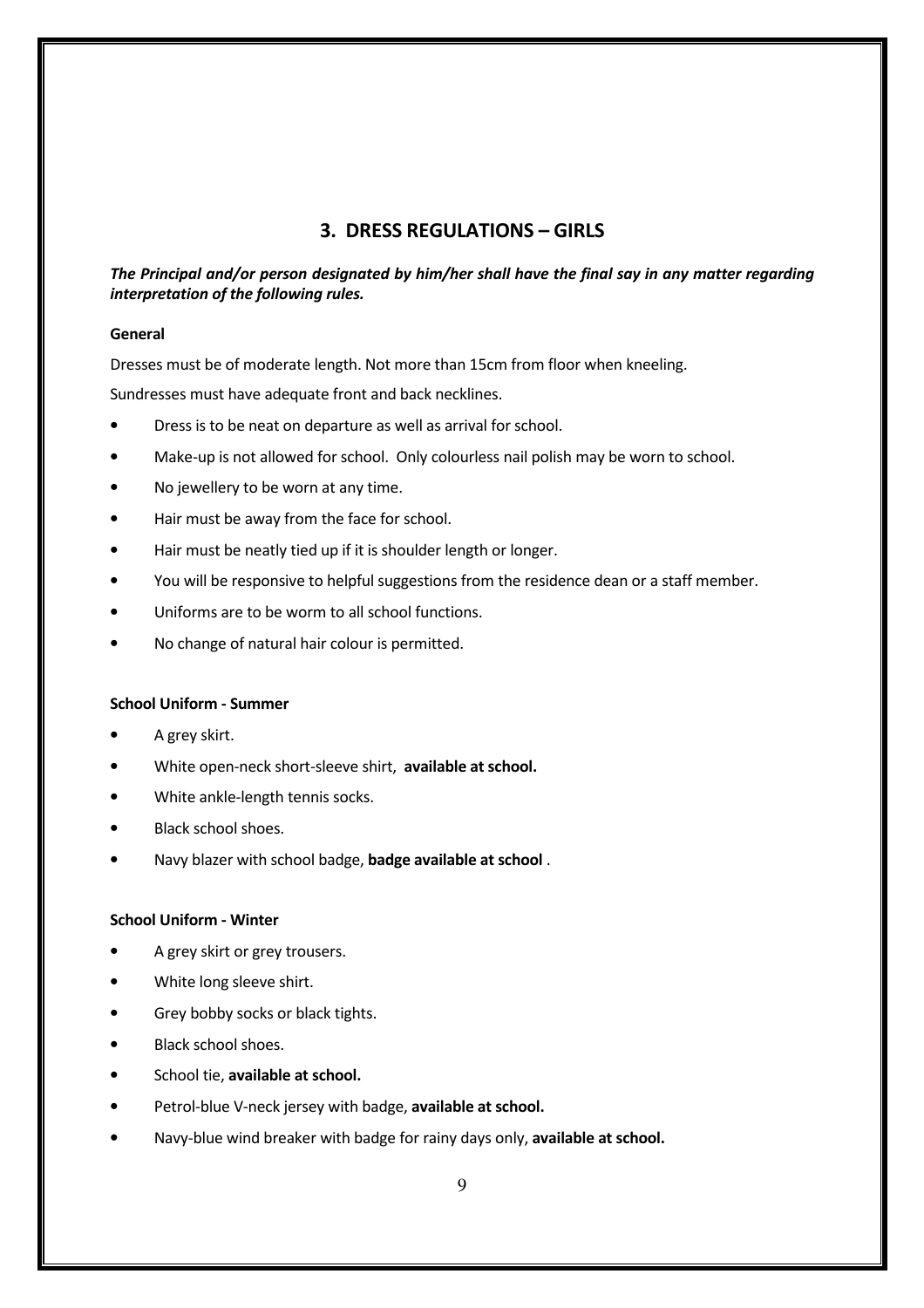Navy blazer with school badge, badge available at school.

#### Sports and PT

- Black boxer or shorts
- Blue or red team shirt
- Bathing Costume (no bikinis or two-piece costumes).
- Track Suit (optional) navy or black.
- Sports Shoes (optional).

# 4. DRESS REGULATIONS – BOYS

### The Principal and/or person designated by him/her shall have the final say in any matter regarding interpretation of the following rules.

#### General

- No jewellery may be worn at any time.
- You will be responsive to helpful suggestions from the residence dean or a staff member.

#### Hair Styles

- Parents are requested to make sure that their sons have had a proper haircut BEFORE they return to school.
- The regulations are as follows:
	- The hair style must be generally short and tidy
	- The hair must not hang in the eyes
	- No outlandish hairstyles or colouring is permitted

#### School Uniform -Summer

- Long medium-grey flannel trousers.
- Open-neck short sleeve white shirt, available at school.
- Grey socks.
- Black school shoes.

#### School Uniform - Winter

- Long medium-grey flannel trousers.
- White long sleeve shirt.
- Black school shoes.
- School tie, available at school.
- Petrol-blue V-neck Jersey with badge, available at school.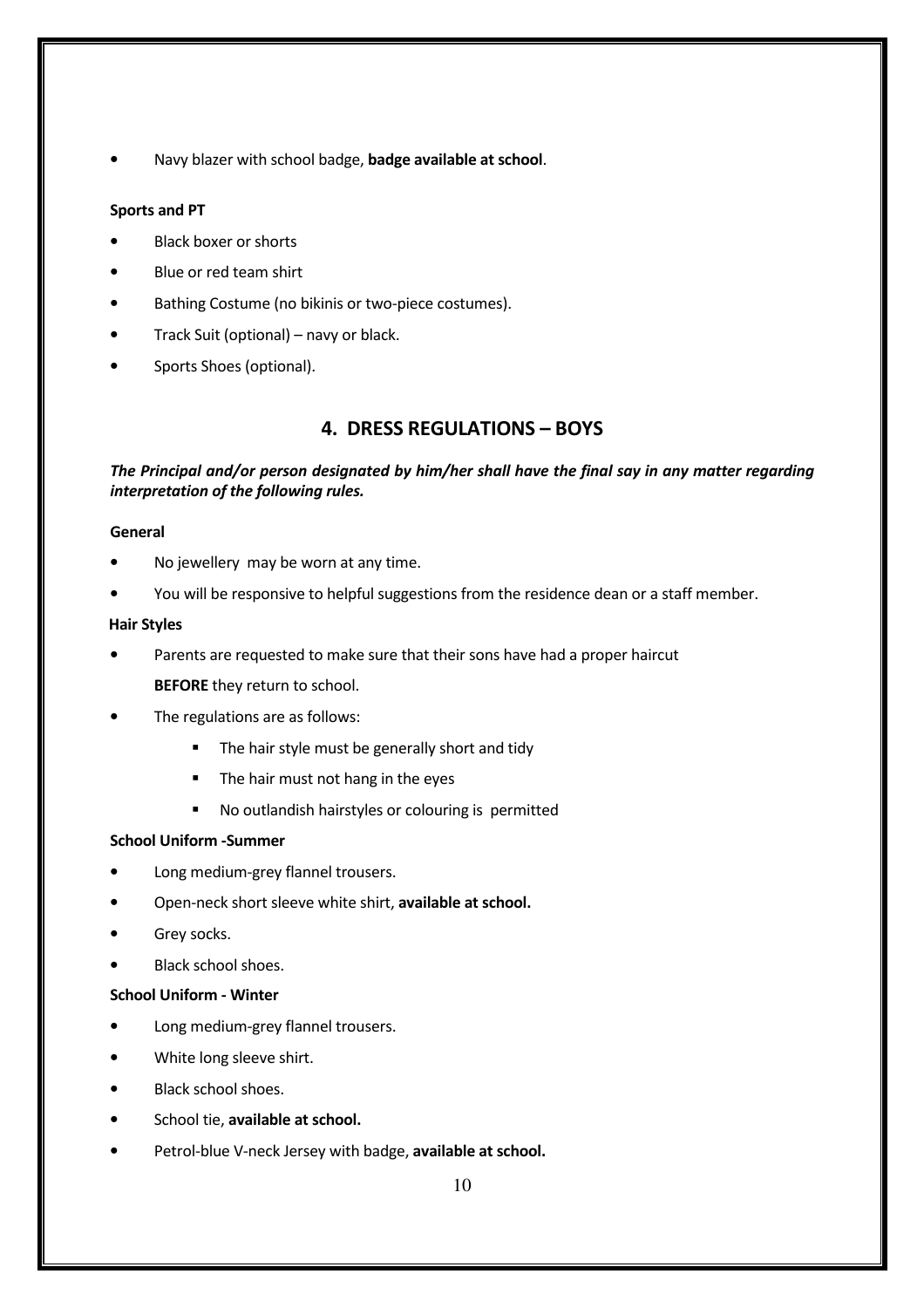Navy-blue wind breaker with badge, available at school.

#### Sports and PT

- Black boxer or shorts
- Blue or red team shirt
- Bathing Costume .
- Track Suit (optional) navy or black.
- Sports Shoes (optional).

# 5.FINANCIAL INFORMATION

#### GENERAL

- A letter will be issued each year with the current school fee structure. Fees are payable for 4 quarters or 11 instalments : January – November.
- School accounts are payable in advance. Accounts will be sent home with the learner towards the end of each month. Payment by cash, cheque or internet-banking is due before the  $7<sup>th</sup>$  working day of the appropriate month (ie Period 2/11 is due by  $7<sup>th</sup>$  February; Period 3/11 is due by 7 March etc).
- Accounts which are not kept up-to-date and where satisfactory arrangements have not been made, will result in the learner's report being withheld at the end of the term. Parents who have not settled the previous term's fees by the beginning of the new term, will not qualify to have their children return to school until satisfactory arrangements have been made with the Management Committee.
- If accounts have not been settled in full by the end of the year, parents will be asked to withdraw their children.
- A discount, when there is more than one child attending from the same home, is applicable.
- Due to the prevailing uncertainty of economic conditions, all charges listed may be altered, by action of the School Board, with a minimum of one month's notice.
- In the case of the planned withdrawal of a learner one month's notice is required. Failing to give notice, the parent will be liable for that month's fees. Credit balances are refunded 30 days after withdrawal.
- A non-refundable admission fee will be charged for every application to the school.
- A Learner deposit will be payable upon acceptance of a learner and will be refunded should the learner matriculate at this school.
- Tuition Fees DO NOT include school uniform, textbooks or stationery. These items will be charged on account.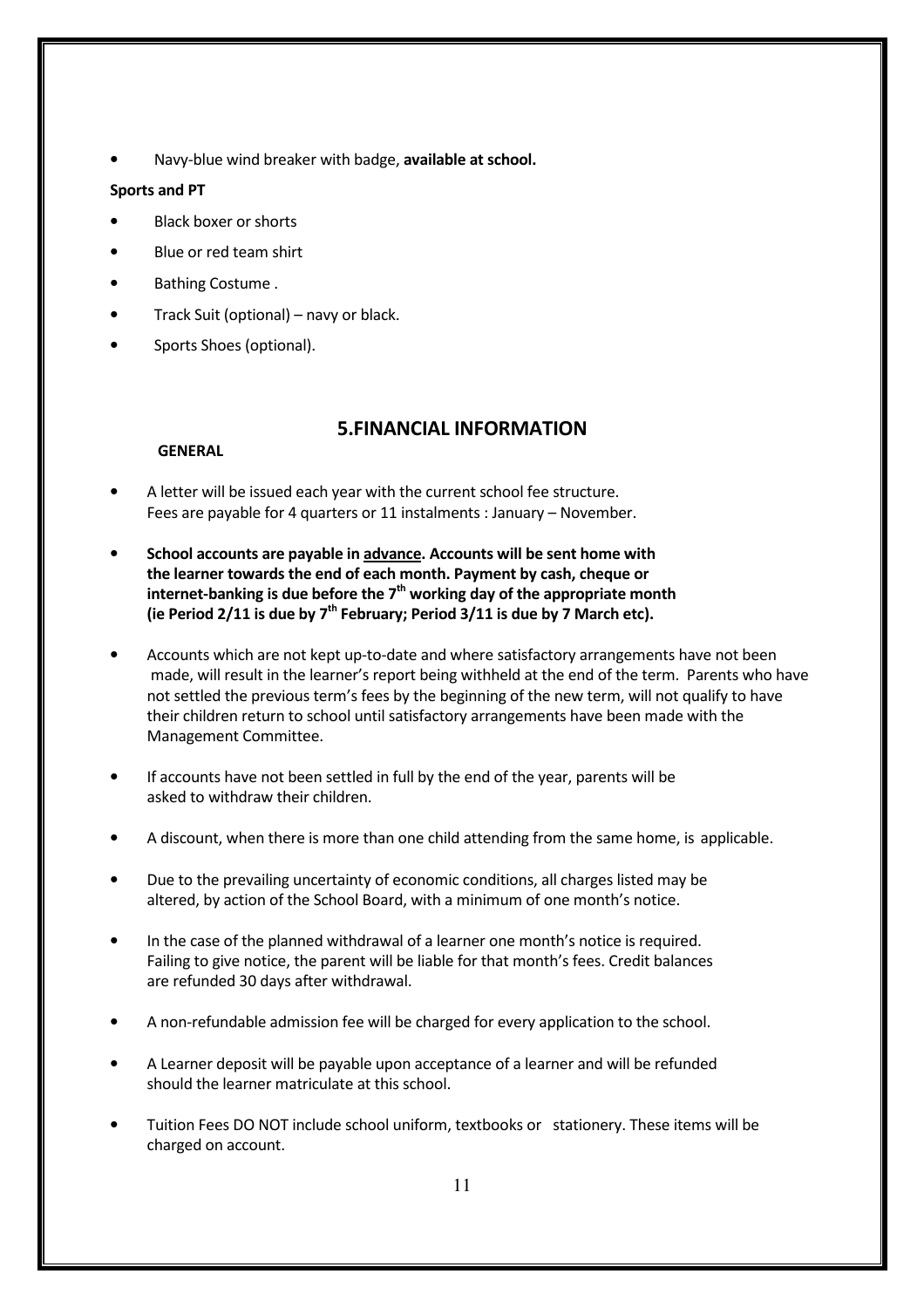- Boarding and Music fees are payable to Helderberg College.
- A learner is responsible for any breakages or damage which he/she causes to school property.
- Parents should ensure that learners' personal effects are covered by insurance. The High School **does not accept** responsibility for loss or damage due to any cause.

#### SCHOOL FEE STRUCTURE

#### (The School Fees will be supplied on a separate sheet.)

The school fees for the year are divided into 11 monthly instalments or 4 quarterly payments. The charge for school fees will appear on your account as follows:

Fees Per 1/11 or Q1/4 Fees.

 $(1<sup>st</sup>$  month's payment of 11 instalments or  $1<sup>st</sup>$  quarter's fee of 4 quarters.)

- School Fees are payable one month or one quarter in advance.
- THE FIRST PAYMENT IS DUE BY THE FIRST DAY OF SCHOOL AND CAN THEREFORE BE PAID IN DECEMBER. THE SECOND PAYMENT IS DUE AT THE END OF JANUARY.
- The first statement will be sent out within the first two weeks of school and will reflect the following information:

Fees Per 1/11 (January) which SHOULD reflect a NIL balance (pre-paid during December or on the first day of school).

Fees Per 2/11 (February) which are due at the end of January.

OR

Q1/4 Fees (1<sup>st</sup> quarterly fee of four quarters) which SHOULD reflect a NIL balance (pre-paid during December or on the first day of school).

- Discount available:
	- 10% discount if school fees are paid in full for the year.
	- 5% discount if school fees are paid in full for half the year.
	- 2½% discount if school fees are paid quarterly.
- Accounts not settled within 60 days will be charged interest at 2% per month.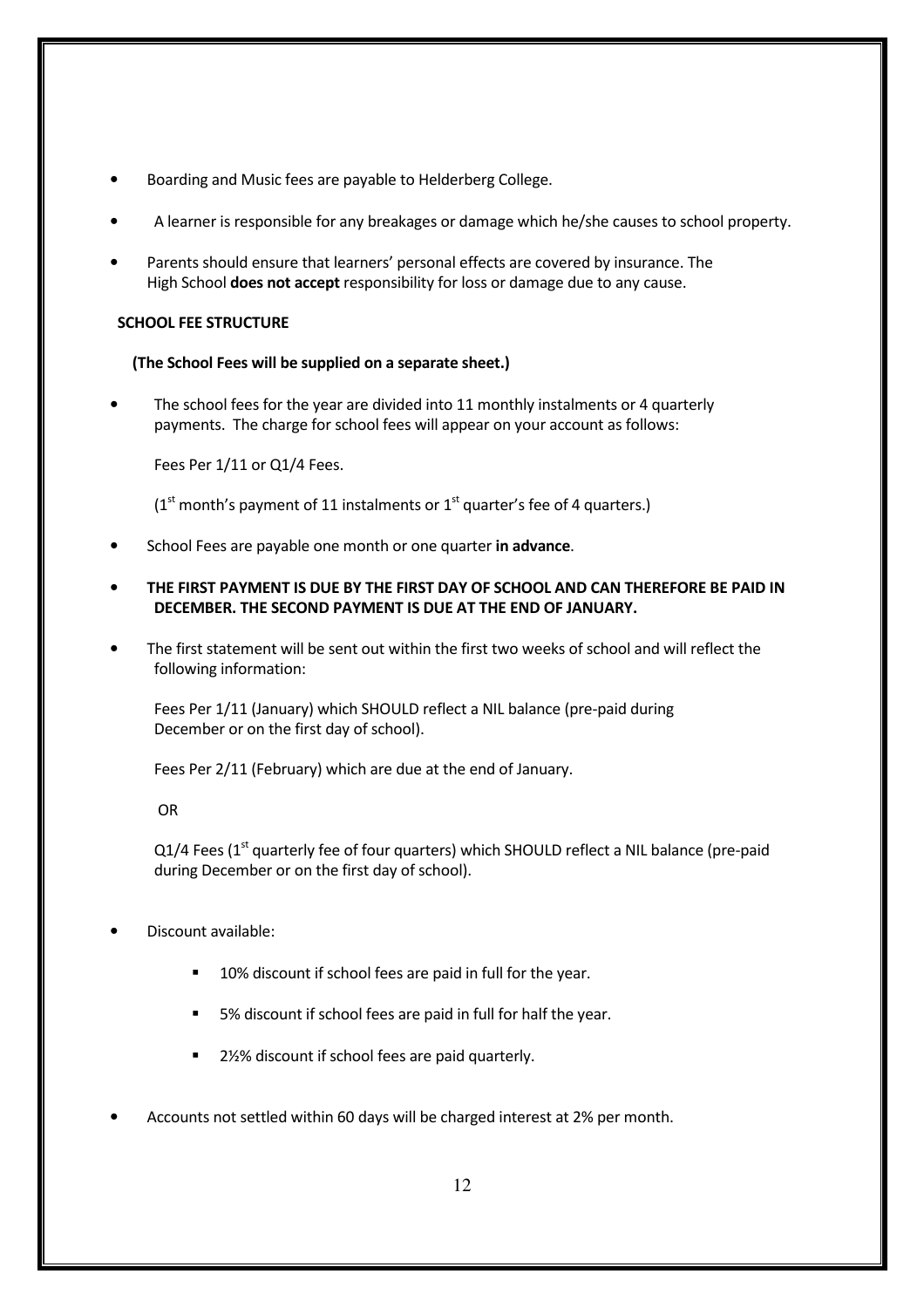# 6. FIRE EQUIPMENT

The fire equipment on the campus is for emergency use only. No learner may use this equipment or on any other occasion unless he/she has permission from the maintenance manager and the fire chiefs. Any learner using the equipment without permission is subject to a fine.

# 7. ILLNESS

All minor injuries and complaints of learners will be dealt with by the secretary. In the event of major injuries or medical care, parents will be notified, and in the case of boarding pupils, residence deans in consultation with the Principal and with the permission of the parents, will refer the individual to a local doctor. Every attempt will be made to contact parents should a child became ill or have an accident at school. It is therefore important that parents provide the school with updated telephone numbers

# 8. MUSIC TUITION

Helderberg College Music Department offers the following programme to High School pupils:

- Piano and voice lessons are available. Arrangements should be made with the College Music Department.
- Pupils may take external grade music examinations with UNISA, Royal School of Music or Trinity College.
- Practise facilities are available in the music building.
- Pupils not taking music are not allowed in the music building.

# 9. RECREATION

#### Mountain climbing

No fewer than three pupils are allowed to go up the mountain above top grove at a time, because of the dangers involved in climbing. Resident pupils are to inform the residence deans before departing and again upon returning to the residences. Day pupils should contact the Farm Manager in this regard.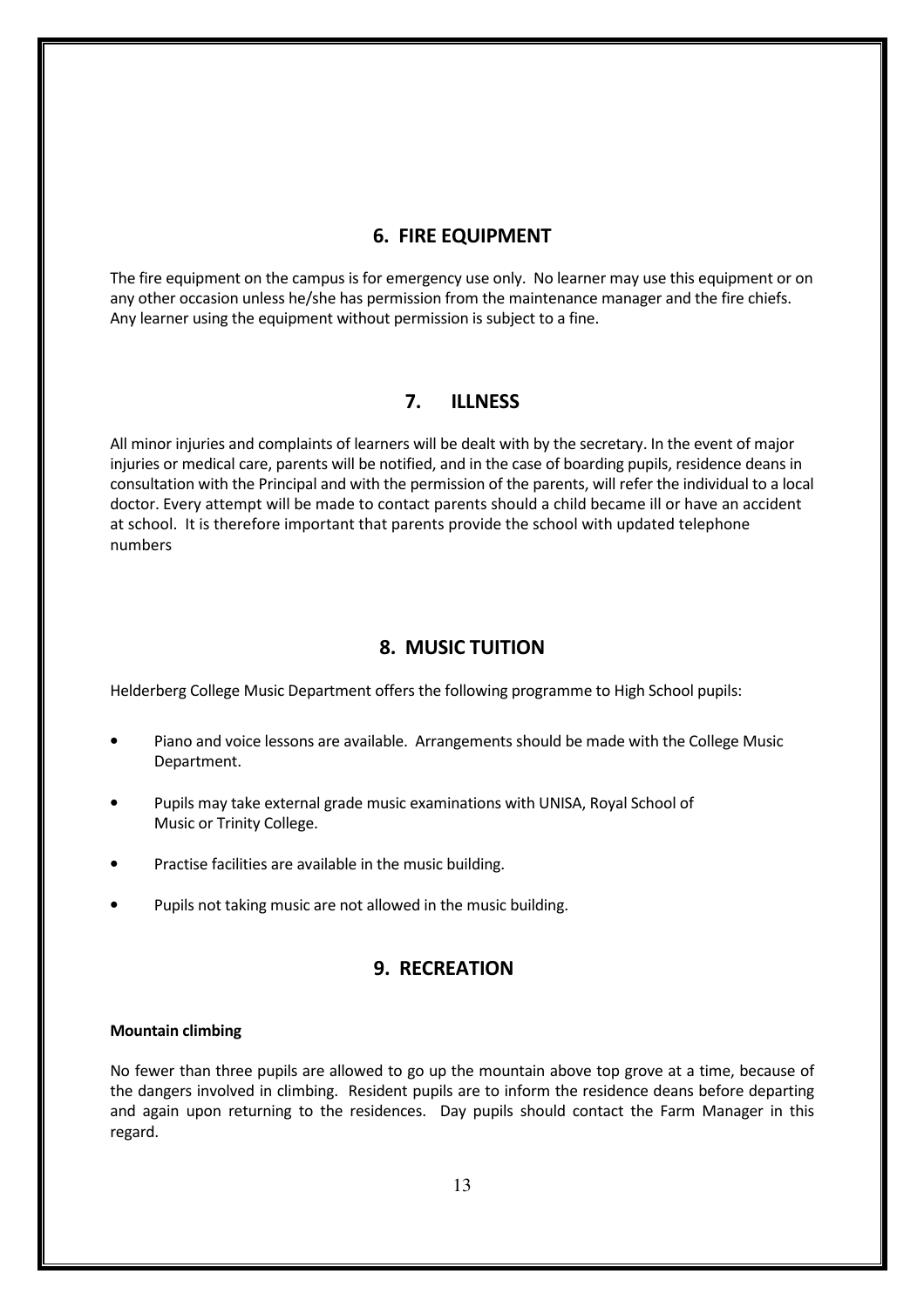# 10. EXTRA MURAL ACTIVITIES

Attendance of house (Helder or Bergie) sporting activities as arranged by the school for once a week is compulsory for all pupils in the first term i.e. swimming and athletics.

Other extra mural activities include soccer, netball, cricket, choir, chess, Acroniques (tumbling team), Toast Masters, table tennis, and photography club.

# 11. SOCIAL RELATIONS

#### General

Helderberg High School endeavours to uphold high standards of decorum and good taste on campus. While ample opportunities are given to pupils to associate freely, they are also encouraged to bring out the best in themselves as well as in their friends. Pupils walking or sitting with arms about each other, embracing, or indulging in similar forms of physical expression of affection on campus, in cars, lobbies, and other public places, exhibit poor taste and such behaviour appears inappropriate and unbecoming. A pupil who fails to show self-restraint and maturity in these matters will be counselled with and will be subject to discipline, and if a pupil persists in this type of immature behaviour, he or she may be asked to withdraw from the school.

### 12. SENIOR COUNCIL MEMBERS

A Senior Council is appointed to help maintain order in the school and to serve as a link between the Principal, Teachers and Learners. The Principal may increase or decrease the number as circumstances dictate.

The Council consists of:

#### **Senior Council Members**

Ten Senior Council Members, five boys and five girls in Grade 12 are elected.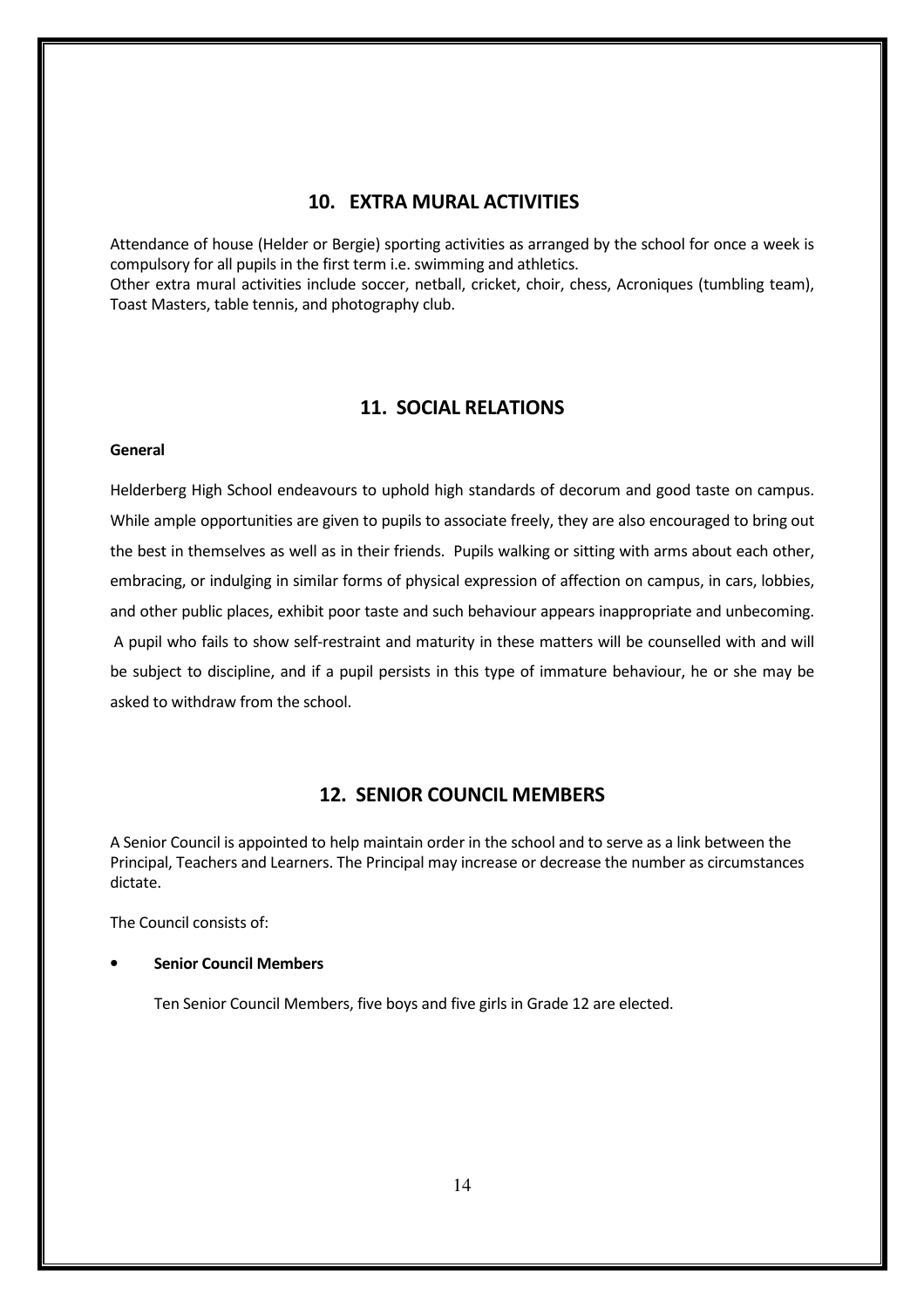# 13. SUBJECTS OFFERED

# Grade 8 & 9 subjects

|  | $1st$ or $2nd$ Language        |
|--|--------------------------------|
|  | $1st$ or $2nd$ Language        |
|  |                                |
|  | <b>Natural Sciences</b>        |
|  | <b>Social Sciences</b>         |
|  | Economic & Management Sciences |
|  | <b>Creative Arts</b>           |
|  | Technology                     |
|  | Life Orientation               |
|  | Keyboarding                    |
|  |                                |

# Grade 10 - 12 subjects

| English 1st language    | <b>OR</b> | English 2nd Language                    |
|-------------------------|-----------|-----------------------------------------|
| Afrikaans 1st Language  | <b>OR</b> | Afrikaans 2nd Language                  |
| <b>Mathematics</b>      | <b>OR</b> | Mathematical Literacy                   |
| Life Orientation        |           |                                         |
| Science                 | <b>OR</b> | <b>Computer Applications Technology</b> |
| Geography               | <b>OR</b> | Accounting                              |
| <b>Biology</b>          | <b>OR</b> | Art – Design                            |
| <b>Business Studies</b> |           |                                         |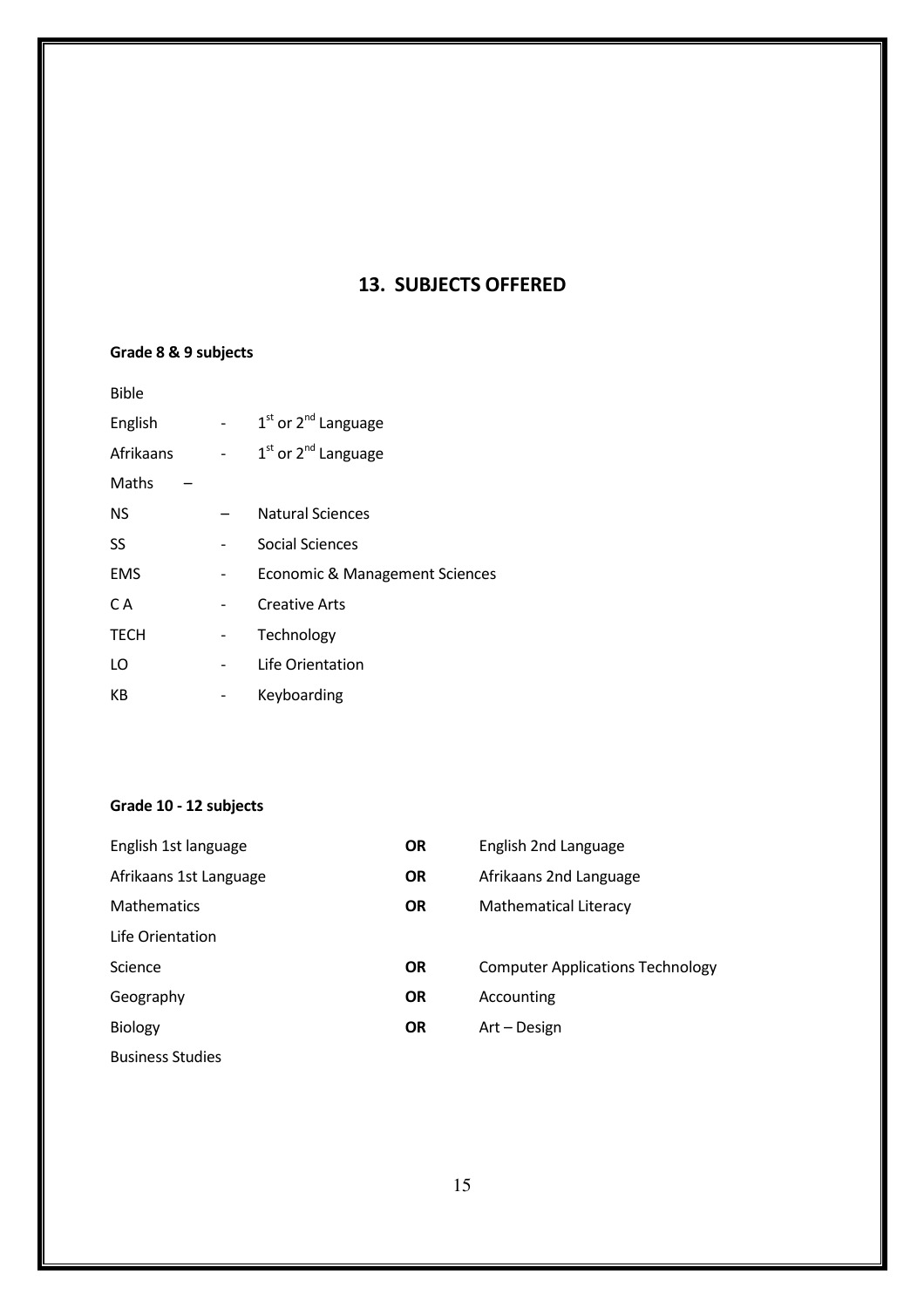# 14. SUBJECT CHOICES FOR MINIMUM REQUIREMENTS FOR ADMISSION TO HIGHER CERTIFICATE, DIPLOMA AND BACHELOR'S DEGREE

#### Higher Certificate

The minimum admission requirement is a National Senior Certificate (NSC) as certified by the Council for General and Further Education and Training (UMALUSI).

Institutional and programme needs may require appropriate combinations of recognised NSC subjects and levels of achievement. For example, an institution may determine that a Higher Certificate in Architectural Design requires in addition to the NSC a specified level of attainment in Design and associated recognised subject.

#### Diploma

The minimum admission requirement is a National Senior Certificate (NSC) as certified by Umalusi with an achievement rating of three (Moderate Achievement,  $40 - 49%$ ) or better in four recognised NSC 20-credit subjects.

Institutional and programme needs may require appropriate combinations of recognised FETC subjects and levels of achievement. For example, a Diploma in Data metrics might require a pass at a prescribed level in Mathematics or Information Technology.

#### Bachelor's Degree

The minimum admission requirement is a National Senior Certificate (NSC) as certified by UMALUSI with an achievement rating of 4 (Adequate Achievement, 50 – 59%) or better in four subjects chosen from the following recognised credit NSC subjects (which will be known as the designated subject list):

- **Accounting**
- Business Studies
- **Economics**
- Engineering Graphics and Design
- Geography
- **Languages**
- **Life Sciences**
- **Mathematics**
- Mathematical Literacy
- Physical Sciences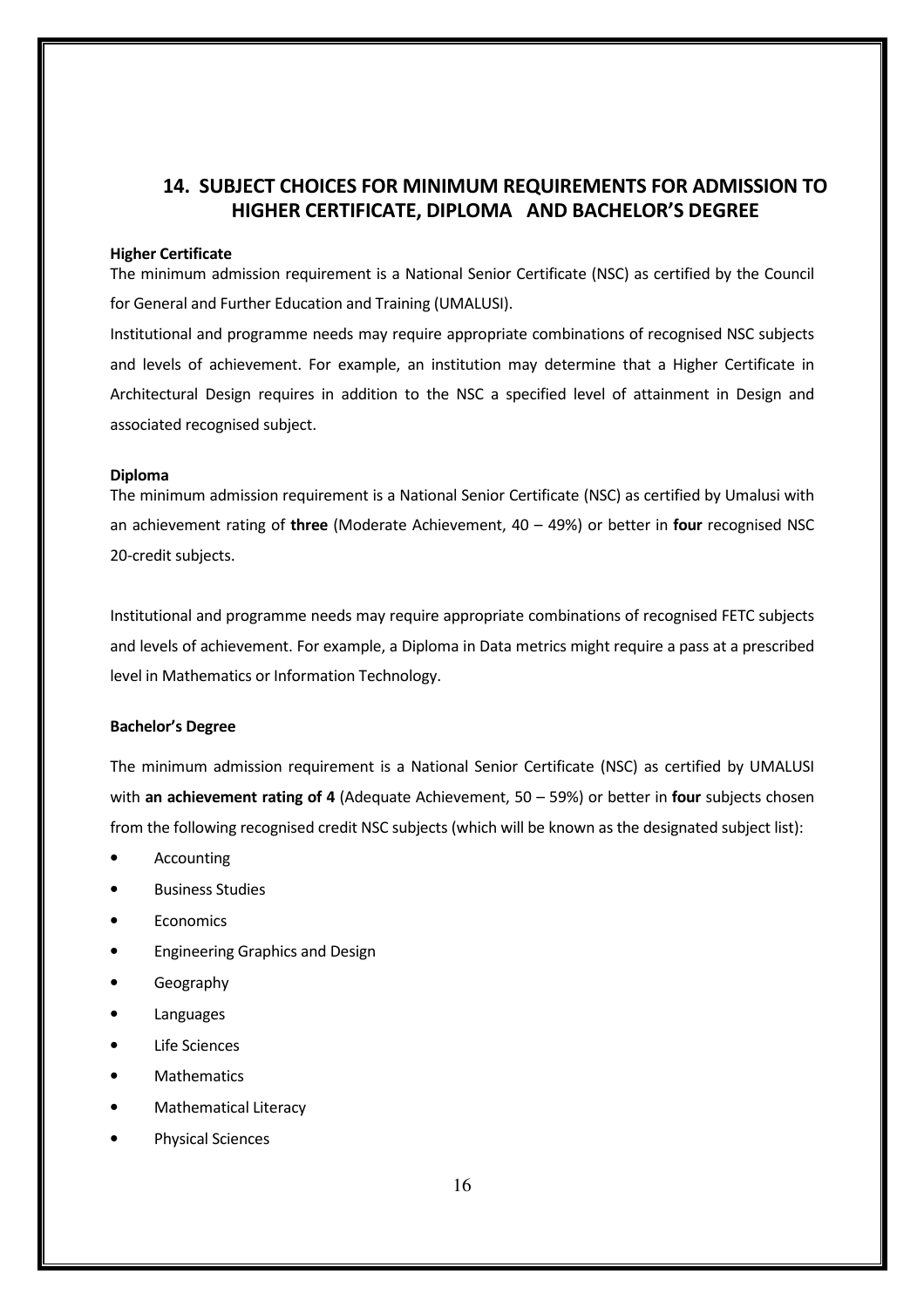Satisfactory Achievement in four designated NSC subjects provides the primary basis for admission to a Bachelor's Degree programme. An institution is entitled to specify an appropriate level of subject achievement for a particular programme. For example, Mathematics and Physical Sciences might be considered as requirements for admission to a Bachelor's Degree in Science.

### 15. SWIMMING POOL

Please adhere to the swimming times and swimming pool regulations as stipulated on the gate of the swimming pool.

# 16. TRANSPORT

A school bus with a limited number of seats is available for learners living in the Somerset West area. Tickets are available at the office. Learners will be accommodated on a first come first serve basis.

# 17. TUCK SHOP

The Snoepie (High School tuck shop) sells refreshments at break times but learners are encouraged to bring healthy food from home.

#### 18. VALUABLES

Learners are advised to NOT bring any valuables to school as the school will not accept responsibility for any items lost or stolen.

# 19. VEHICLES

- Learners (including campus residents) coming to school by motor cycle or motor car must submit a copy their valid driver's licence at the High School administration office.
- No unlicensed driver is permitted to drive on the campus.
- Note and apply the speed restrictions as posted.
- Only roadworthy and licensed vehicles may be used on campus roads.